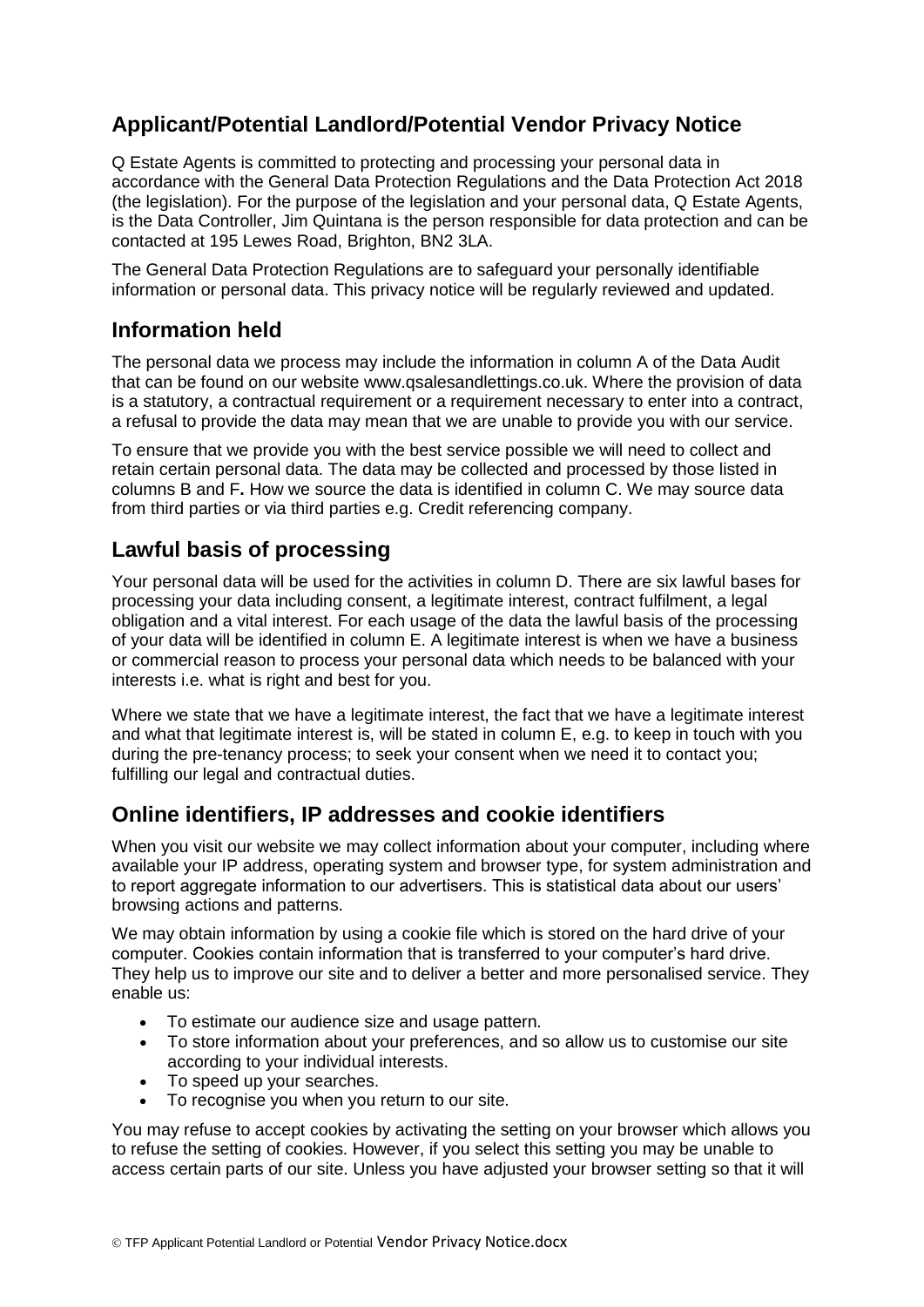refuse cookies, our system will issue cookies when you log on to our site. You can find more information about cookies at [www.allaboutcookies.org](http://www.allaboutcookies.org/)

This policy only applies to our site. If you leave our site via a link or otherwise, you will be subject to the privacy policy of that website provider. We have no control over that privacy policy or the terms of the website and you should check their privacy policy before continuing to access the site.

#### **Recipients of personal data**

It will be necessary for us to process or share all or some of your personal data with a range of individuals, businesses and organisations and these may include those listed in column F.

#### **Where is the data stored?**

Your personal data is stored in the way described in column G and the data is always stored within the European Union or outside of the European Union but with an organisation operating under the General Data Protection Regulations.

#### **Retention period and criteria used to determine the retention period**

We will retain some elements of your personal data for up to the time defined in column H after the application process. The information that can be anonymized will be that which is no longer required for either contractual fulfilment or a legitimate interest. If the lawful basis for processing your data was consent then you may withdraw such consent at any time.

### **Your rights**

You have a right of access to check your personal data to verify the lawful basis of processing. We are obliged to respond to an access request within 30 days and may not charge a fee unless the request is unfounded, excessive or repetitive. If a fee is charged it is to be a reasonable fee based upon the administrative cost of providing the information.

You have a right to rectification if the data we hold is either inaccurate or incomplete. If your data has been disclosed to third parties then we must inform them of the rectification, where possible.

You have a right to require erasure of your data when consent is our basis of processing (the right to be forgotten). You may request that your personal data be erased, for example, where there is no compelling reason for its continued processing or where you withdraw consent. We will comply with your request unless we have another basis of processing justifying our retaining the data (for example a legal requirement or the defence of a legal claim).

You have some rights to ask us to restrict processing i.e. to block or supress processing where, for example, the data may be incorrect and whilst the accuracy is verified. We are permitted to store the data.

#### **Your right to object**

You do have a right to object to further processing of your personal data. We may be required to stop processing unless there is some other legitimate basis of processing such as a legitimate interest or a requirement for the exercise or defence of a legal claim.

#### **Withdrawal of consent**

Where the lawful basis for processing is your consent, you may withdraw consent at any time by writing to, Jim Quintana, Q Estate Agents at 195 Lewes Road, or emailing iim@gsalesandlettings.co.uk..